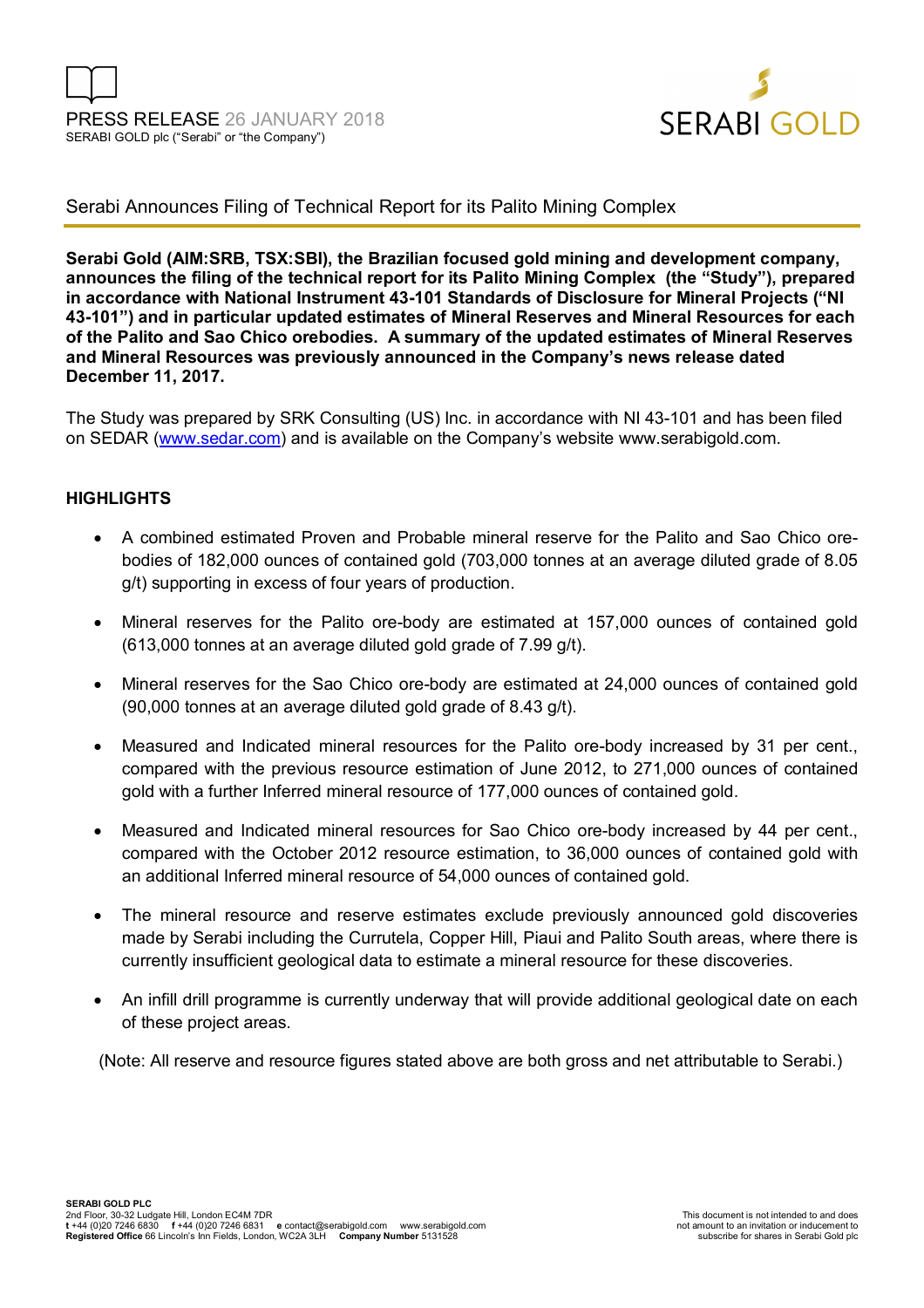



#### **Mike Hodgson, CEO, said:**

**"I am very pleased with the results of this Study. It is a great comfort to me that the Study has confirmed that the Company has, what I consider to be, significant mineral resources and mineral reserves defined at both Palito and Sao Chico, and, in my experience, it is a very healthy position for an underground, vein mining operation to have over four years of mineral reserves defined. This is a reflection of the investment that the Company has made in ensuring that exploration and development is completed well in advance of production, thereby generating the levels of geological data required to define new mineral resources and mineral reserves.** 

**"With the recently announced acquisition of the Coringa gold project that was completed on 21 December 2017, the Company now has, in aggregate, declared Measured and Indicated Mineral Resources of over 500,000 ounces and aggregate Inferred Mineral Resources of over 410,000 ounces."** 

#### **Mineral Resource Estimates**

The current Mineral Resource estimates for the Palito Mine (Table 1) and Sao Chico Mine (Table 2) are based on data as at June 30, 2017.

| <b>Classification</b>                   | <b>Vein</b><br><b>Width</b> | Quantity | Grade |        | <b>Contained Metal</b> |        |
|-----------------------------------------|-----------------------------|----------|-------|--------|------------------------|--------|
|                                         |                             |          | Gold  | Copper | Gold                   | Copper |
|                                         | m                           | 000't    | g/t   | %      | 000'oz                 | t      |
| <b>Underground</b>                      |                             |          |       |        |                        |        |
| Measured                                | 0.52                        | 274      | 15.21 | 0.77   | 134                    | 2,110  |
| Indicated                               | 0.57                        | 371      | 10.91 | 0.57   | 130                    | 2,115  |
| <b>Surface Stockpiles</b>               |                             |          |       |        |                        |        |
| Measured                                |                             | 12       | 3.15  |        | 1                      |        |
| <b>Tailings</b>                         |                             |          |       |        |                        |        |
| Measured                                |                             | 60       | 2.70  |        | 5                      |        |
| <b>Combined</b>                         |                             |          |       |        |                        |        |
| Measured                                |                             | 346      | 12.62 | 0.61   | 140                    | 2,110  |
| Indicated                               |                             | 371      | 10.91 | 0.57   | 130                    | 2,115  |
| <b>Measured and</b><br><b>Indicated</b> |                             | 717      | 11.74 | 0.59   | 271                    | 4,225  |
| <b>Underground</b>                      |                             |          |       |        |                        |        |
| <b>Inferred</b>                         | 0.77                        | 784      | 7.02  | 0.20   | 177                    | 1,568  |

#### **Table 1 - Mineral Resource Statement, Palito Mine, Para State, Brazil, Serabi Gold plc. June 30, 2017**

#### Notes to Table 1: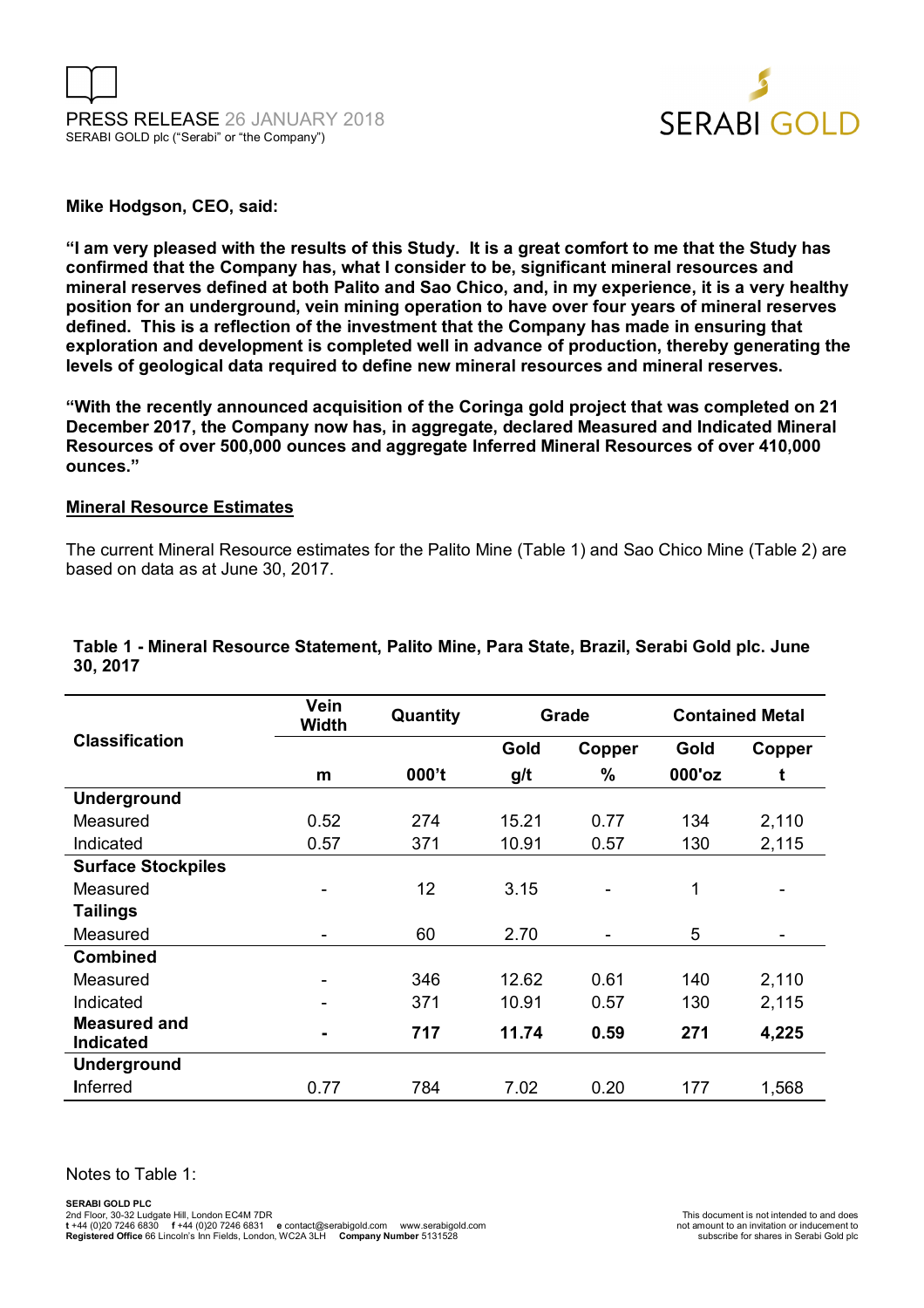



- (1) *Mineral Resources have been rounded. Mineral Resources are not Mineral Reserves and have not demonstrated economic viability. Mineral Resources are reported inclusive of Mineral Reserves. All figures are rounded to reflect the relative accuracy of the estimates. Underground Mineral Resources are reported within classification domains inclusive of in-situ dilution at a cutoff grade of 3.10 g/t gold assuming an underground extraction scenario, a gold price of US\$1,500/oz, a 3.5:1 Brazilian Real to U.S. Dollar exchange rate, and metallurgical recovery of 91%. Polygonal techniques were used for mineral resource estimates. Surface stockpiles and tailings are reported at a cut-off grade of 1.65 g/t gold assuming a gold price of US\$1,500/oz, a 3.5:1 Brazilian Real to U.S. Dollar exchange rate, and metallurgical recovery of 78%.*
- (2) *Serabi is the operator and owns 100% of the Palito Mine such that gross and net attributable mineral resources are the same. The mineral resource estimate was prepared by the Company in accordance with the standard of CIM and Canadian National Instrument 43-101, with an effective date of 30 June 2017, and audited and approved by Mr Glen Cole of SRK Consulting (Canada) Inc., who is a Qualified Person under the Canadian National Instrument 43-101.*

|                                         | <b>Thickness</b> | Quantity | Grade | <b>Contained Metal</b> |
|-----------------------------------------|------------------|----------|-------|------------------------|
| <b>Classification</b>                   |                  |          | Gold  | Gold                   |
|                                         | M                | 000't    | g/t   | 000'oz                 |
| Measured                                | 1.82             | 60       | 13.34 | 26                     |
| Indicated                               | 1.79             | 22       | 14.70 | 10                     |
| <b>Measured and</b><br><b>Indicated</b> | 1.81             | 82       | 13.70 | 36                     |
| <b>Inferred</b>                         | 1.80             | 123      | 13.77 | 54                     |

## **Table 2 - Mineral Resource Statement, Sao Chico Mine, Para State, Brazil, Serabi Gold plc. June 30, 2017**

Notes to Table 2:

- (1) *Mineral Resources have been rounded. Mineral Resources are not Mineral Reserves and have not demonstrated economic viability. Mineral Resources are reported inclusive of Mineral Reserves. All figures are rounded to reflect the relative accuracy of the estimates. Underground Mineral Resources are reported within classification domains inclusive of in-situ dilution at a cutoff grade of 2.85 g/t gold assuming an underground extraction scenario, a gold price of US\$1,500/oz, a 3.5:1 Brazilian Real to U.S. Dollar exchange rate, and metallurgical recovery of 95%. Polygonal techniques were used for mineral resource estimates.*
- (2) *Serabi is the operator and owns 100% of the Sao Chico Mine such that gross and net attributable mineral resources are the same. The mineral resource estimate was prepared by the Company in accordance with the standard of CIM and Canadian National Instrument 43-101, with an effective date of 30 June 2017, and audited and approved by Mr Glen Cole of SRK Consulting (Canada) Inc., who is a Qualified Person under the Canadian National Instrument 43-101.*

# **Mineral Reserve Estimates**

The current Mineral Reserve estimates for the Palito Mine (Table 3) and Sao Chico Mine (Table 4) are based on data as at June 30, 2017.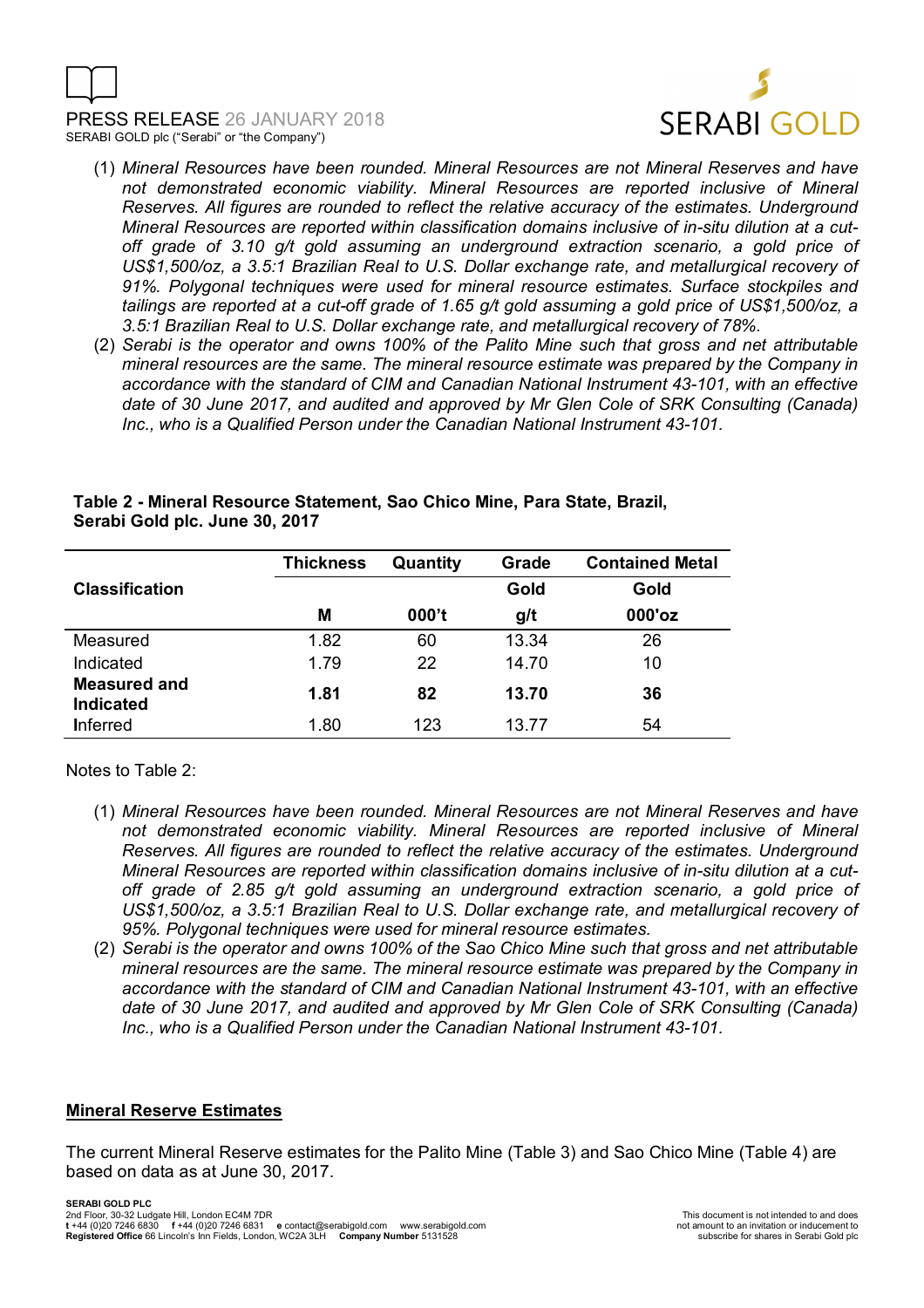

|                            | Quantity | Grade |        | <b>Contained Metal</b> |        |
|----------------------------|----------|-------|--------|------------------------|--------|
| <b>Classification</b>      |          | Gold  | Copper | Gold                   | Copper |
|                            | 000't    | g/t   | $\%$   | 000'oz                 | t      |
| <b>Underground</b>         |          |       |        |                        |        |
| Proven                     | 265      | 9.77  | 0.46   | 83                     | 1,219  |
| Probable                   | 276      | 7.64  | 0.39   | 68                     | 1,076  |
| <b>Surface Stockpiles</b>  |          |       |        |                        |        |
| Proven                     | 12       | 3.15  |        | 1                      |        |
| <b>Tailings</b>            |          |       |        |                        |        |
| Proven                     | 60       | 2.70  |        | 5                      |        |
| <b>Combined</b>            |          |       |        |                        |        |
| Proven                     | 337      | 8.28  | 0.36   | 90                     | 1,219  |
| Probable                   | 276      | 7.64  | 0.39   | 68                     | 1,076  |
| <b>Proven and Probable</b> | 613      | 7.99  | 0.37   | 157                    | 2,295  |

# **Table 3 - Mineral Reserves Statement, Palito Mine, Para State, Brazil, Serabi Gold plc. June 30, 2017**

Notes to Table 3:

- (1) *Mineral Reserves have been rounded to reflect the relative accuracy of the estimates. Proven Underground Mineral Reserves are reported within the Measured classification domain, and Probable Underground Mineral Reserves are reported within the Indicated classification domain. Proven and Probable Underground Mineral Reserves are inclusive of external mining dilution and mining loss and are reported at a cut-off grade of 3.70 g/t gold assuming an underground extraction scenario, a gold price of US\$1,250/oz, a 3.5:1 Brazilian Real to U.S. Dollar exchange rate, and metallurgical recovery of 91%. Proven Mineral Reserves surface stockpiles and tailings are reported at a cut-off grade of 1.95 g/t gold assuming a gold price of US\$1,250/oz, a 3.5:1 Brazilian Real to U.S. Dollar exchange rate, and metallurgical recovery of 78%.*
- (2) *Serabi is the operator and owns 100% of the Palito Mine such that gross and net attributable mineral reserves are the same. The mineral reserve estimate was prepared by the Company in accordance with the standard of CIM and Canadian National Instrument 43-101, with an effective date of 30 June 2017, and audited and approved by Mr Timothy Olson of SRK Consulting (US) Inc., who is a Qualified Person under the Canadian National Instrument 43-101.*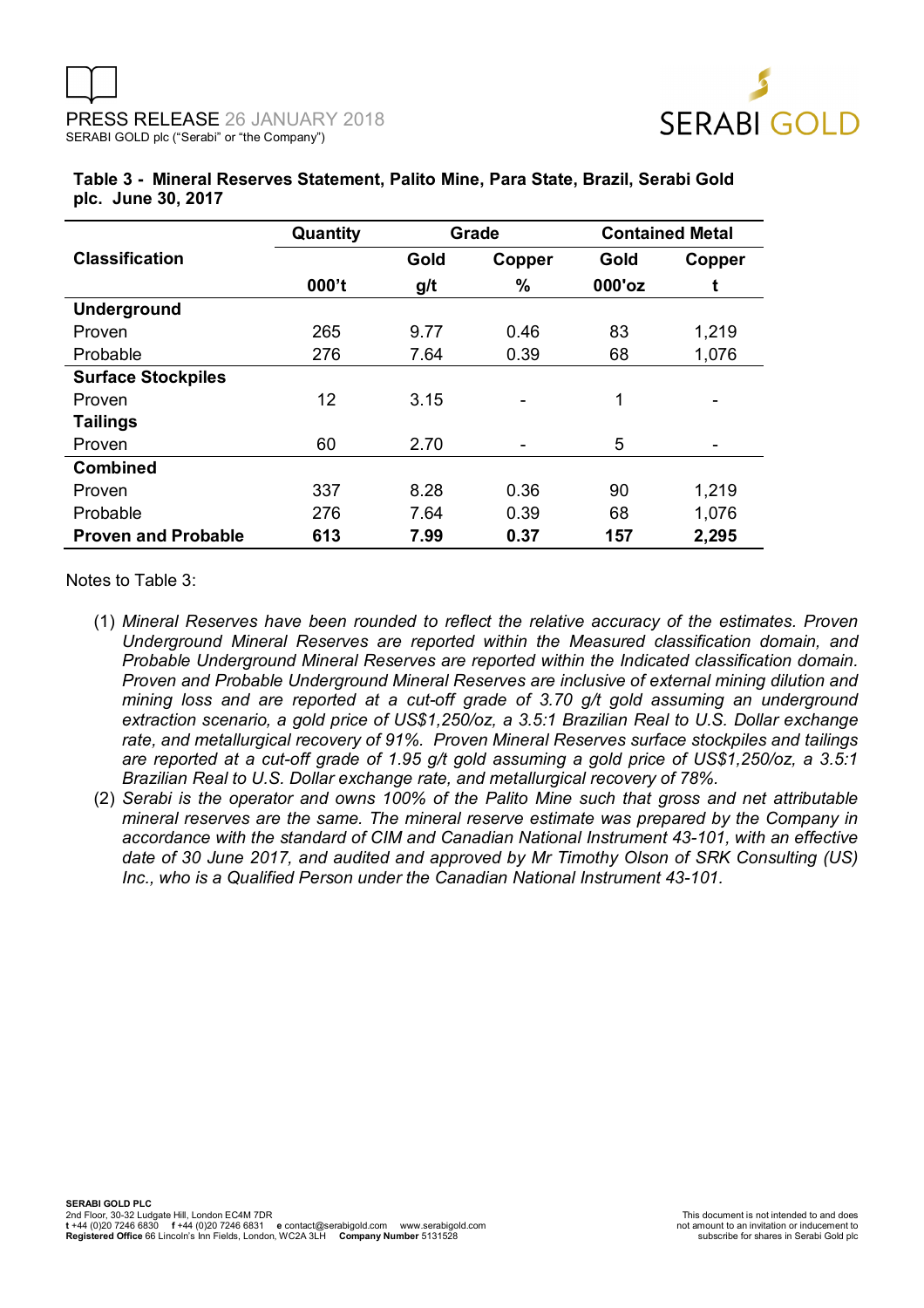

|                            | Grade<br>Quantity |      | <b>Contained Metal</b> |  |
|----------------------------|-------------------|------|------------------------|--|
| <b>Classification</b>      |                   | Gold | Gold                   |  |
|                            | 000't             | g/t  | $000'$ oz              |  |
| Underground                |                   |      |                        |  |
| Proven                     | 65                | 8.15 | 17                     |  |
| Probable                   | 25                | 9.15 |                        |  |
| <b>Proven and Probable</b> | 90                | 8.43 | 24                     |  |

## **Table 4 - Mineral Reserves Statement, Sao Chico Mine, Para State, Brazil, Serabi Gold plc. June 30, 2017**

## Notes to Table 4:

- (1) *Mineral Reserves have been rounded to reflect the relative accuracy of the estimates. Proven Underground Mineral Reserves are reported within the Measured classification domain, and Probable Underground Mineral Reserves are reported within the Indicated classification domain. Proven and Probable Underground Mineral Reserves are inclusive of external mining dilution and mining loss and are reported at a cut-off grade of 3.45 g/t gold assuming an underground extraction scenario, a gold price of US\$1,250/oz, a 3.5:1 Brazilian Real to U.S. Dollar exchange rate, and metallurgical recovery of 95%*
- (2) *Serabi is the operator and owns 100% of the Sao Chico Mine such that gross and net attributable mineral reserves are the same. The mineral reserve estimate was prepared by the Company in accordance with the standard of CIM and Canadian National Instrument 43-101, with an effective date of 30 June 2017, and audited and approved by Mr Timothy Olson of SRK Consulting (US) Inc., who is a Qualified Person under the Canadian National Instrument 43-101.*

## **Mineral Reserves, Mineral Resources and Preliminary Economic Assessment for the Coringa project**

The Company acquired the Coringa project on 21 December 2017 from Anfield Gold Corp which was a reporting issuer as at that date and had filed a Feasibility Study prepared by MTB Project Management Professional Inc of Colorado USA, entitled "Coringa Gold Project Brazil, Feasibility Study NI 43-101 Technical Report" (the Feasibility Study") and dated September 6, 2017.

The Feasibility Study has been reviewed by Michael J Hodgson, the Chief Executive of Serabi. Mr Hodgson is an Economic Geologist by training with over 30 years' experience in the mining industry. He holds a BSc (Hons) Geology, University of London, a MSc Mining Geology, University of Leicester and is a Fellow of the Institute of Materials, Minerals and Mining and a Chartered Engineer of the Engineering Council of UK, recognising him as both a Qualified Person for the purposes of Canadian National Instrument 43-101 and by the AIM Guidance Note on Mining and Oil & Gas Companies dated June 2009.

All information regarding the Mineral Reserves, Mineral Resources and potential economics of the Coringa project and contained in this announcement are extracted from the Feasibility Study. The Company is not aware of any new material scientific or technical information that would make the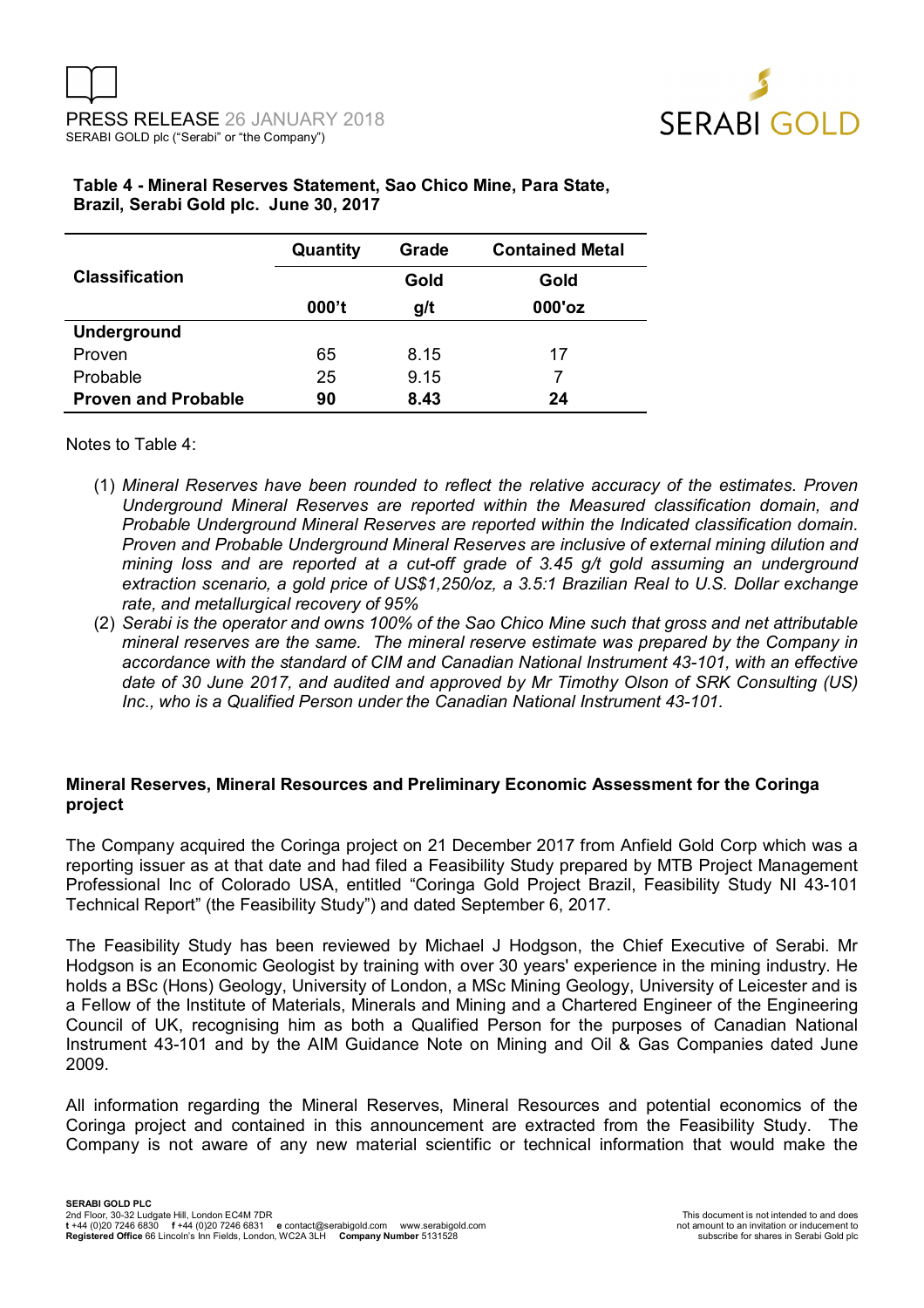



disclosure of the mineral resources, mineral reserves or results of the preliminary economic assessment inaccurate or misleading.

#### **Qualified Persons and Quality Control**

The scientific and technical information contained in this news release pertaining to the Palito Mining Complex only has been reviewed and approved by the following qualified persons under National Instrument 43-101 – Standards of Disclosure for Mineral Projects ("NI 43-101"):

- Glen Cole, MSc Geology, P.Geo., Principal Consultant (Geology), SRK Consulting (Canada) Inc.
- Timothy Olson, Bsc Mining, FAusIMM, Principal Consultant (Mining), SRK Consulting (US) Inc.

The mineral resource estimates for the Palito and Sao Chico mines were prepared by Serabi Gold plc and audited and approved by Glen Cole of SRK Consulting (Canada) Inc.

The mineral reserve estimates for the Palito and Sao Chico mines were prepared by Serabi Gold plc and audited and approved by Timothy Olson of SRK Consulting (U.S.) Inc.

The qualified persons have verified the information disclosed herein pertaining only to the Palito Mining Complex, including the sampling, preparation, security and analytical procedures underlying the information or opinions contained in this announcement in accordance with standards appropriate to their qualifications and have not reviewed or verified the information pertaining to the Coringa project.

This announcement is inside information for the purposes of Article 7 of Regulation 596/2014.

The person who arranged for the release of this announcement on behalf of the Company was Clive Line, Director.

#### **Enquiries**

**SERABI GOLD plc** 

**Michael Hodgson t** +44 (0)20 7246 6830<br>Chief Executive **m** +44 (0)7799 473621 m +44 (0)7799 473621

**Clive Line t** +44 (0)20 7246 6830 Finance Director **m** +44 (0)7710 151692

**e** contact@serabigold.com

www.serabigold.com

#### **BEAUMONT CORNISH Limited**

**Nominated Adviser & Financial Adviser**  Roland Cornish **t** +44 (0)20 7628 3396 Michael Cornish **t** +44 (0)20 7628 3396

#### **PEEL HUNT LLP**

**UK Broker**

Chris Burrows **t** +44 (0)20 7418 8900

#### **Blytheweigh UK Financial PR**

Ross Allister **t** +44 (0)20 7418 8900

Tim Blythe **t** +44 (0)20 7138 3204 Camilla Horsfall **t** +44 (0)20 7138 3224

Copies of this release are available from the Company's website at **www.serabigold.com** 

#### **Forward-looking statements**

Certain statements in this announcement are, or may be deemed to be, forward looking statements. Forward looking statements are identified by their use of terms and phrases such as ''believe'', ''could'', "should" ''envisage'', ''estimate'', ''intend'', ''may'', ''plan'', ''will'' or the negative of those, variations or comparable expressions, including references to assumptions. These forward looking statements are not based on historical facts but rather on the Directors' current expectations and assumptions regarding the Company's future<br>growth, results of operations, performance, future capital and other expenditures (including<br>the amount, nature and sources of funding t prospects and opportunities. Such forward looking statements reflect the Directors' current

beliefs and assumptions and are based on information currently available to the Directors. A number of factors could cause actual results to differ materially from the results discussed in the forward looking statements including risks associated with vulnerability to general economic and business conditions, competition, environmental and other regulatory changes, actions by governmental authorities, the availability of capital markets, reliance on key personnel, uninsured and underinsured losses and other factors, many of which are beyond the control of the Company. Although any forward looking statements contained in this announcement are based upon what the Directors believe to be reasonable assumptions, the Company cannot assure investors that actual results will be consistent with such forward looking statements.

#### **SERABI GOLD PLC**

2nd Floor, 30-32 Ludgate Hill, London EC4M 7DR<br>t +44 (0)20 7246 6830 f +44 (0)20 7246 6831 e contact@serabigold.com www.serabigold.com not amount to an invitation or inducement to **Registered Office** 66 Lincoln's Inn Fields, London, WC2A 3LH **Company Number** 5131528 subscribe for shares in Serabi Gold plc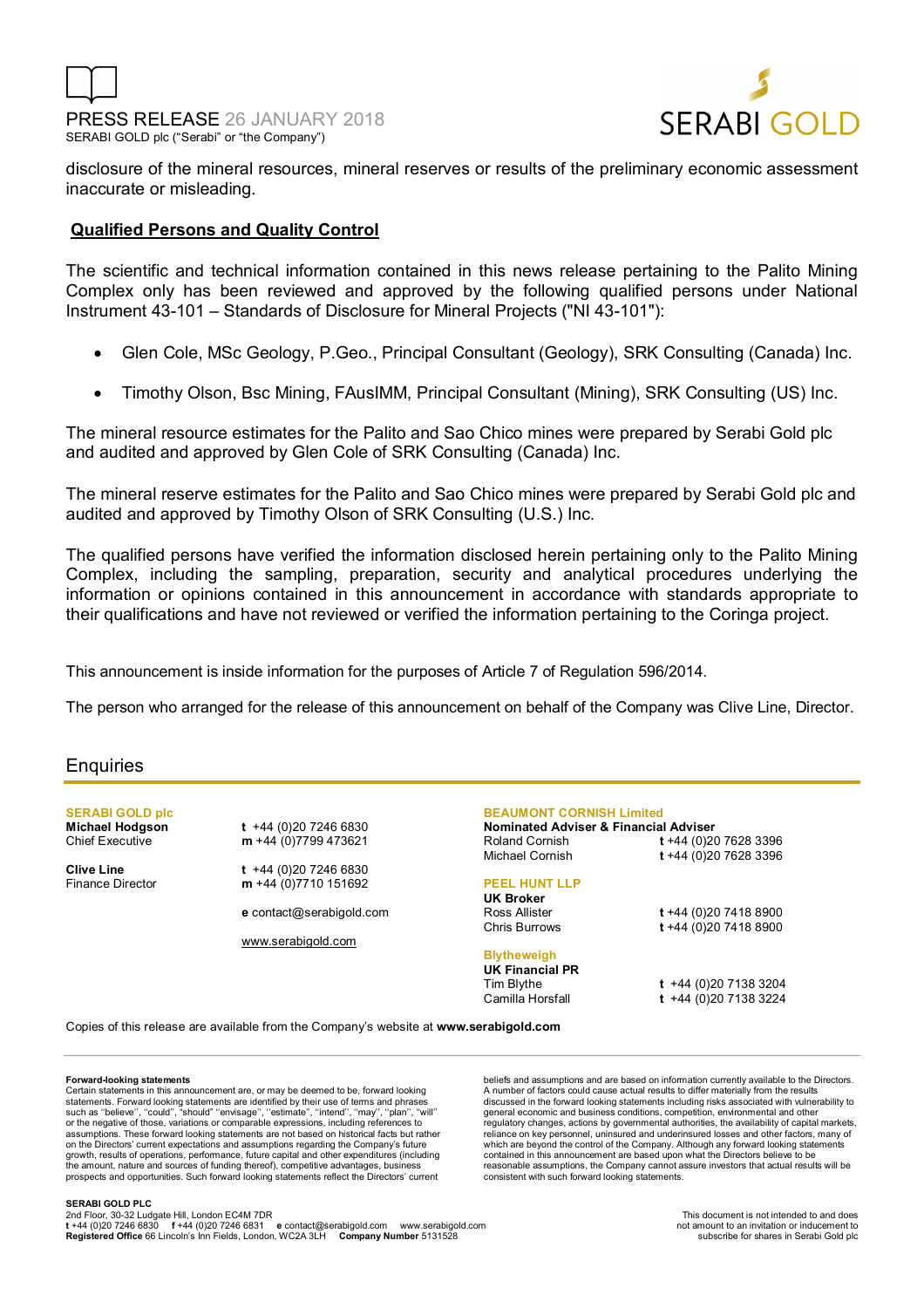# PRESS RELEASE 26 JANUARY 2018 SERABI GOLD plc ("Serabi" or "the Company")



Chartered Engineer of the Engineering Council of UK, recognizing him as both a Qualified Person for the purposes of Canadian National Instrument 43-101 and by the AIM

*Neither the Toronto Stock Exchange, nor any other securities regulatory authority, has* 

Guidance Note on Mining and Oil & Gas Companies dated June 2009.

*approved or disapproved of the contents of this news release.*

#### **Qualified Persons Statement**

The scientific and technical information contained within this announcement has been reviewed and approved by Michael Hodgson, a Director of the Company. Mr Hodgson is an Economic Geologist by training with over 30 years' experience in the mining industry. He holds a BSc (Hons) Geology, University of London, a MSc Mining Geology, University of Leicester and is a Fellow of the Institute of Materials, Minerals and Mining and a

# **GLOSSARY OF TERMS**

The following is a glossary of technical terms:

The following is a glossary of technical terms:

Note: Mineral resources and reserves were estimated in conformity with the widely accepted CIM Estimation of Mineral Resource and Mineral Reserves Best Practices Guidelines (the "Guidelines") and are reported in accordance with the Canadian Securities Administrators' National Instrument 43-101" and the definitions applicable to individual categories of reserves and resources are set out in the Guidelines. The Glossary below includes only a summary of these definitions and readers can access the full definitions at http://web.cim.org/standards/menupage.cfm?sections=177&menu=178

"Au" means gold.

"CIM" means Canadian Institute of Mining, Metallurgy and Petroleum.

"development" - excavations used to establish access to the mineralised rock and other workings.

"grade" is the concentration of mineral within the host rock typically quoted as grams per tonne (g/t), parts per million (ppm) or parts per billion (ppb).

"g/t" means grams per tonne.

"Indicated Mineral Resource" is that part of a Mineral Resource for which quantity, grade or quality, densities, shape and physical characteristics can be estimated with a level of confidence sufficient to allow the appropriate application of technical and economic parameters, to support mine planning and evaluation of the economic viability of the deposit. The estimate is based on detailed and reliable exploration and testing information gathered through appropriate techniques from locations such as outcrops, trenches, pits, workings and drill holes that are spaced closely enough for geological and grade continuity to be reasonably assumed.

"Inferred Mineral Resource" is that part of a Mineral Resource for which quantity and grade or quality can be estimated on the basis of geological evidence and limited sampling and reasonably assumed, but not verified, geological and grade continuity. The estimate is based on limited information and sampling gathered through appropriate techniques from locations such as outcrops, trenches, pits, workings and drill holes.

"Measured Mineral Resource" is that part of a Mineral Resource for which quantity, grade or quality, densities, shape, and physical characteristics are so well established that they can be estimated with confidence sufficient to allow the appropriate application of technical and economic parameters, to support production planning and evaluation of the economic viability of the deposit. The estimate is based on detailed and reliable exploration, sampling and testing information gathered through appropriate techniques from locations such as outcrops, trenches, pits, workings and drill holes that are spaced closely enough to confirm both geological and grade continuity.

"Mineral Resource" is a concentration or occurrence of diamonds, natural solid inorganic material, or natural solid fossilized organic material including base and precious metals, coal, and industrial minerals in or on the Earth's crust in such form and quantity and of such a grade or quality that it has reasonable prospects for economic extraction. The location, quantity, grade, geological characteristics and continuity of a Mineral Resource are known, estimated or interpreted from specific geological evidence and knowledge.

"Mineral Reserve" is the economically mineable part of a Measured or Indicated Mineral Resource demonstrated by at least a Preliminary Feasibility Study. This Study must include adequate information on mining, processing, metallurgical, economic and other relevant factors that demonstrate, at the time of reporting, that economic extraction can be justified. A Mineral Reserve includes diluting materials and allowances for losses that may occur when the material is mined.

"Probable Mineral Reserve" is the economically mineable part of an Indicated and, in some circumstances, a Measured Mineral Resource demonstrated by at least a Preliminary Feasibility Study. This Study must include adequate information on mining, processing, metallurgical, economic, and other relevant factors that demonstrate, at the time of reporting, that economic extraction can be justified.